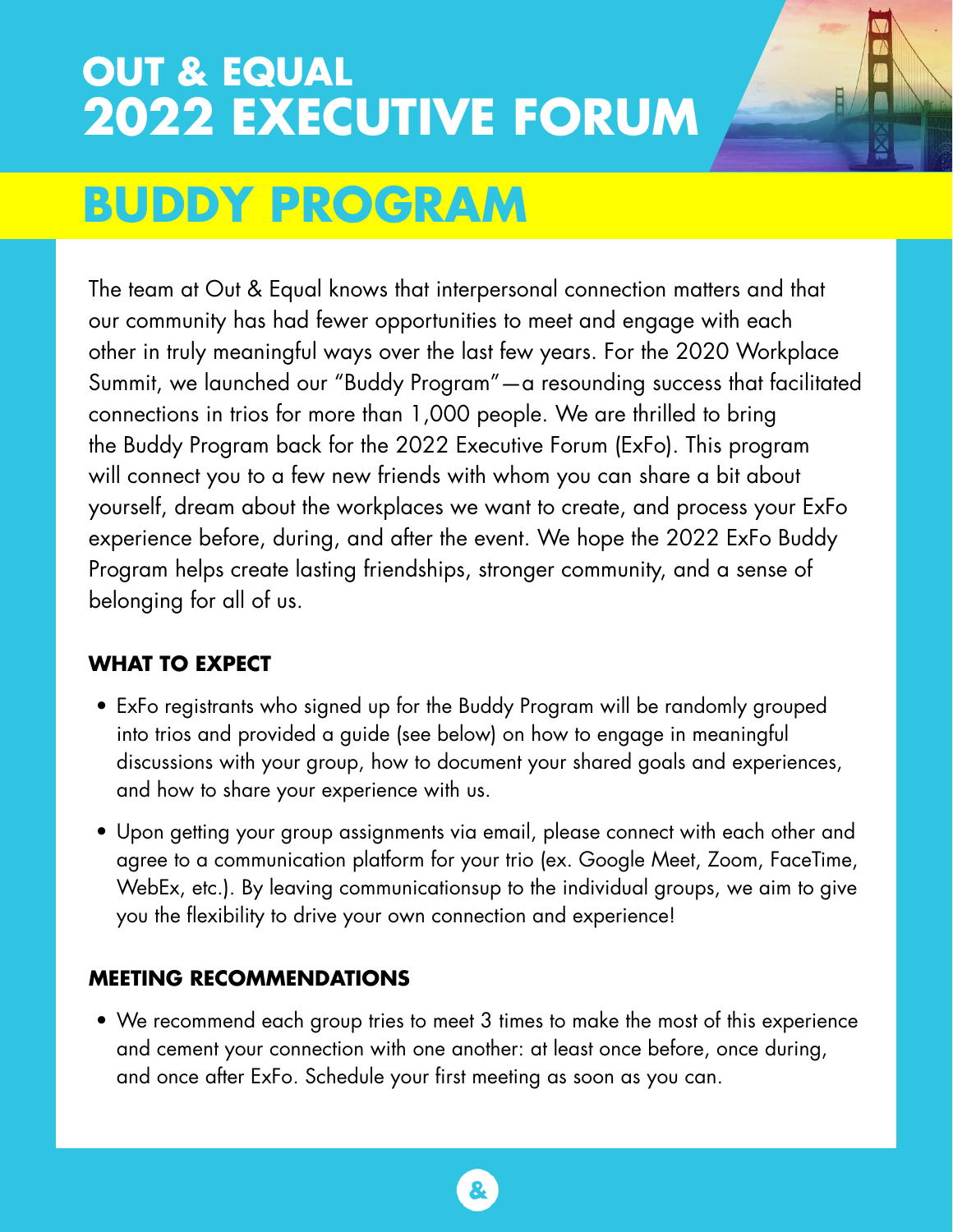# **OUT & EQUAL**

# **2022 EXECUTIVE FORUM BUDDY PROGRAM**

- Participants should commit to showing up and thoughtfully connecting with one another.
- Not all groups may feel (at first or ever) like fast-friendships or likely professional connections and that's O.K. The guide questions are offered to allow you to share yourselves and your stories, and to hear others'—and that may in fact mean connecting with, and learning from, people in a wide variety of ways. Be openminded to connection, and to the magic of what can happen when you stop to listen to someone who might have a much different experience or story than your own.
- By design, we are not matching participants in any specific ways. We believe that random assignment will allow for the focus to be on human connection rather than any one preconceived idea about who would make the "best connection."
- Be brave: If it feels right to do so, consider sharing about yourself personally. This will give others permission and confidence to do the same.
- Keep all conversations confidential. What happens in your groups should stay in your groups—just like Vegas! Avoid video recordings or taking photos of your Zoom screens. Memorializing your group in a screenshot may be ok but get your colleagues' permission first! And please maintain confidence of anyone and anything that is shared. When in doubt, ask!
- Make time and space for all participants to speak, contribute, and collaborate. There will naturally be those who are more extroverted, introverted or who always seeks balance. Everyone's voice is important!
- If you have a less-than-ideal group experience, be patient and flexible. Especially in these times where you and your colleagues might be balancing work with an unusual set of responsibilities and stresses.

#### **CONVERSATION GUIDE**

To get things rolling, we are offering the following questions as a starting place for meaningful, connective, and fun conversations.

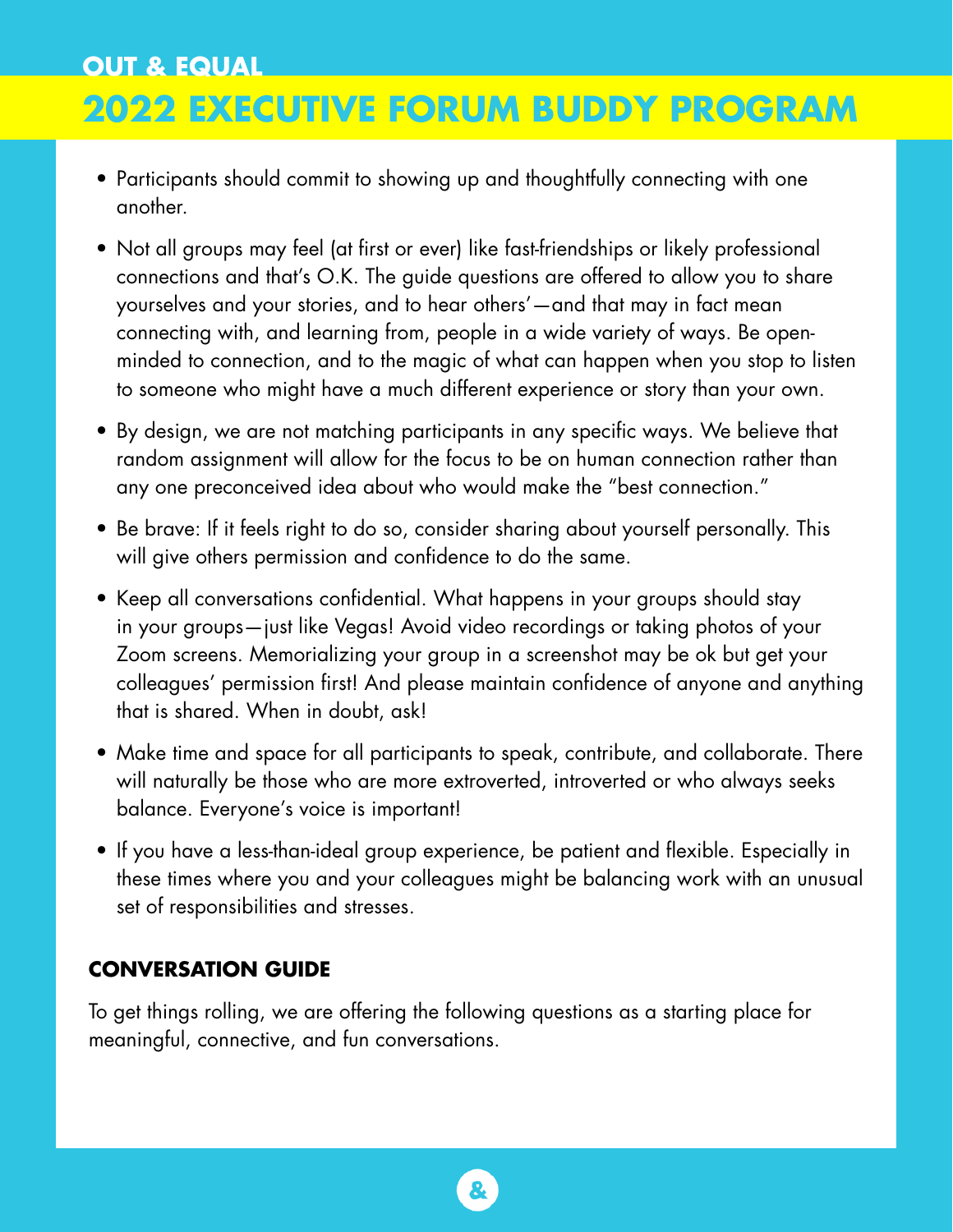# **OUT & EQUAL**

## **2022 EXECUTIVE FORUM BUDDY PROGRAM**

#### **MEETING #1: HOLD THIS CONVERSATION BEFORE EXFO IF POSSIBLE**

Each member should introduce themselves and consider sharing in an "icebreaker" type of conversation. Have fun with these!

- Your LGBTQ "coming out" or "staying in" story, or a source of your connection to/ passion for the LGBTQ community.
- Discuss the meaning of work and a job/career for you personally. What is your "work" story?
- What values around work were communicated to you growing up?
- What is one favorite proud career moment?
- Do you have an important piece of advice you received or gave someone else that made a difference?
- What do you love about the LGBTQ community and our unique "culture" (whatever that means for you)?
- Favorite LGBTQ hero: Who have you admired, looked up to, been influenced by, or want to learn more about?
- What are your expectations for ExFo? Have you attended ExFo in the past? What was that experience like?
- If you want to meet up during ExFo week, the first meeting is a great time to talk about that and potentially exchange contact information.

#### **MEETING #2: HOLD THIS DURING EXFO**

After being apart for the last 2 years, we encourage you to connect in-person if schedules permit. There will be multiple opportunities at ExFo for you to meet up—you can sit together at our general sessions, connect during some of the programming breaks, grab a drink at one of our cocktail receptions, or plan to sit and celebrate the Momentum Gala together! Go at your own pace and remember to consider each person's level of comfortability with being in-person.

• What has your experience at ExFo been like thus far?